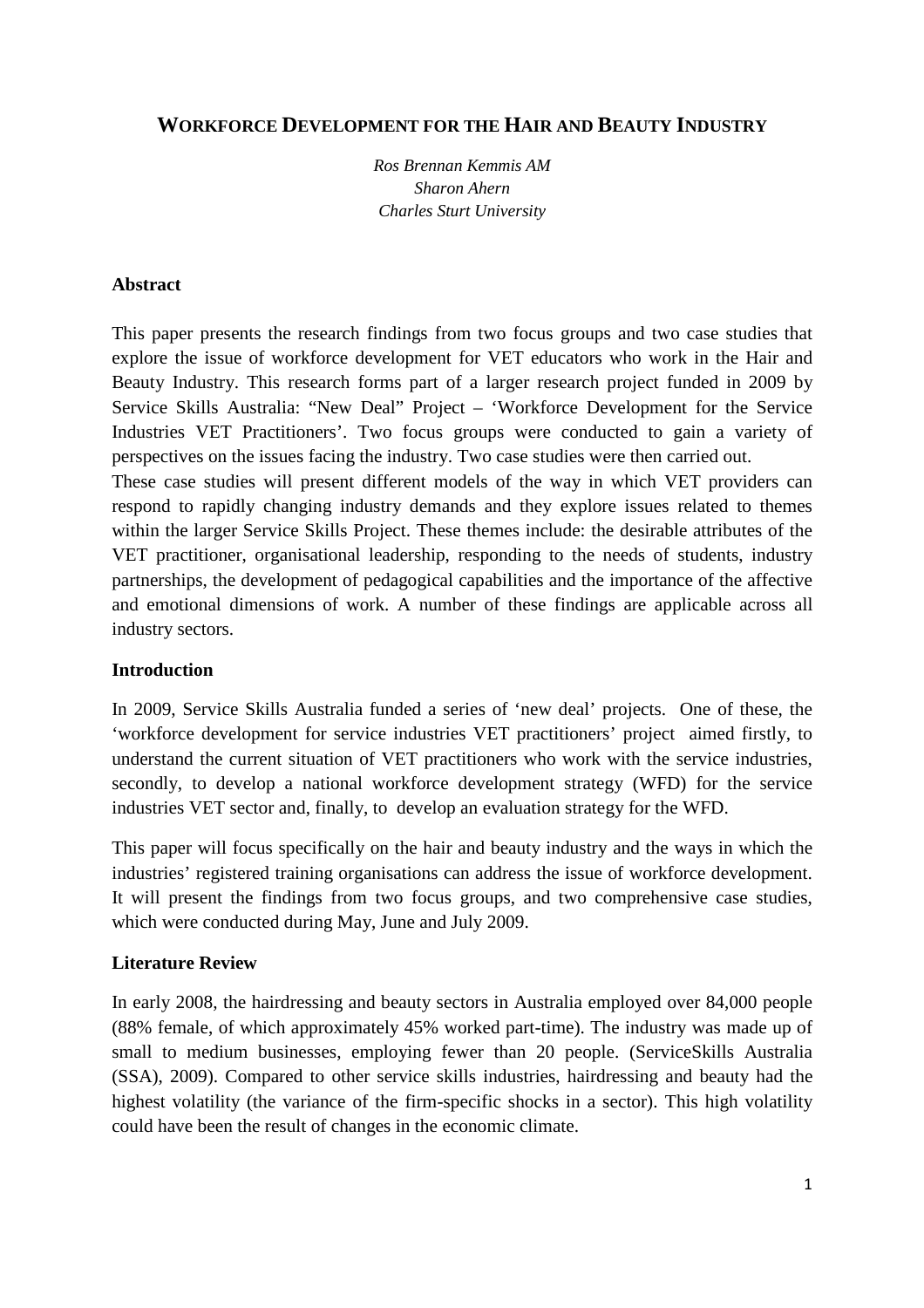In 2008, the service industries' main shortages were in the areas of traditional trades, specifically hairdressing and commercial cookery. Shortages in these areas were partly due to a move away from the traditional trades as a career option and low uptake of apprenticeship pathways (Service Skills Victoria (SSV) 2008).

In the future, SSA (2009) suggests that time poor Australians with higher disposable incomes will turn to the hair and beauty industry to not only receive personal services but also to increase a sense of well-being associated with ideas of personal indulgence and 'time out'.

In 2008, South Australia, NSW and Victoria experienced high net overseas migration. The cultural diversity amongst the workforce and the customers means that the ability to work across cultures was becoming an essential skill (SSA, 2009). Birrell, Healy and Kinnaird (2007) reported that overseas commencements in cooking and hairdressing courses had nearly tripled between 2004 and 2006. They critically examined the standards of training and concluded that only a minority of those completing these courses and subsequently gaining permanent residence would ever actually enter the occupations in Australia.

The hairdressing sector seems to have fewer problems in attracting new employees but faces problems in retaining qualified hairdressers (SSA, 2009). In the case of the traditional trades such as hairdressing, the competition from other industries with more powerful and positive images pulls potential labour and talent away from this industry. The poor perception combined with relatively low wages also hinders entry into these sectors by young people (SSV, 2008). The introduction of Australia's first ever federal industry award is a major victory for the hair and beauty sectors in Australia and will take effect from January 1, 2010.

Business success largely depends on the quality of the customer service that employees provide and their specialist skills and knowledge. Hence the quality of entry level training, which involves a combination of technical and service skills, is of great importance (SSA, 2009). Whilst 79.1% of graduates of hairdressing training packages are employed after training, attention needs to be on the 20.9% of hairdressing and a lower percentage of beauty students that did not receive or choose employment after training. The relevance of training was rated highly by hairdressing graduates. (SSA, 2009) This contradicts Birrell et al's (2007) earlier finding regarding overseas students.

There were a variety of factors creating demand for learning and skills in the hairdressing industry in Australia. SSA (2009) predicts that management skills, the ability to budget, adapt to changes and market are seen as skills that will help reduce the annual rate of exits.

Hairdressing will continue to be a high training priority at Certificate III and IV level, driven by the skills shortages in this field. In the case of the beauty sector, SSV (2008) state that there is a need for Certificate IV- this will hopefully encourage an increase in practitioners becoming specialists in advanced beauty technology following the beauty diploma qualification.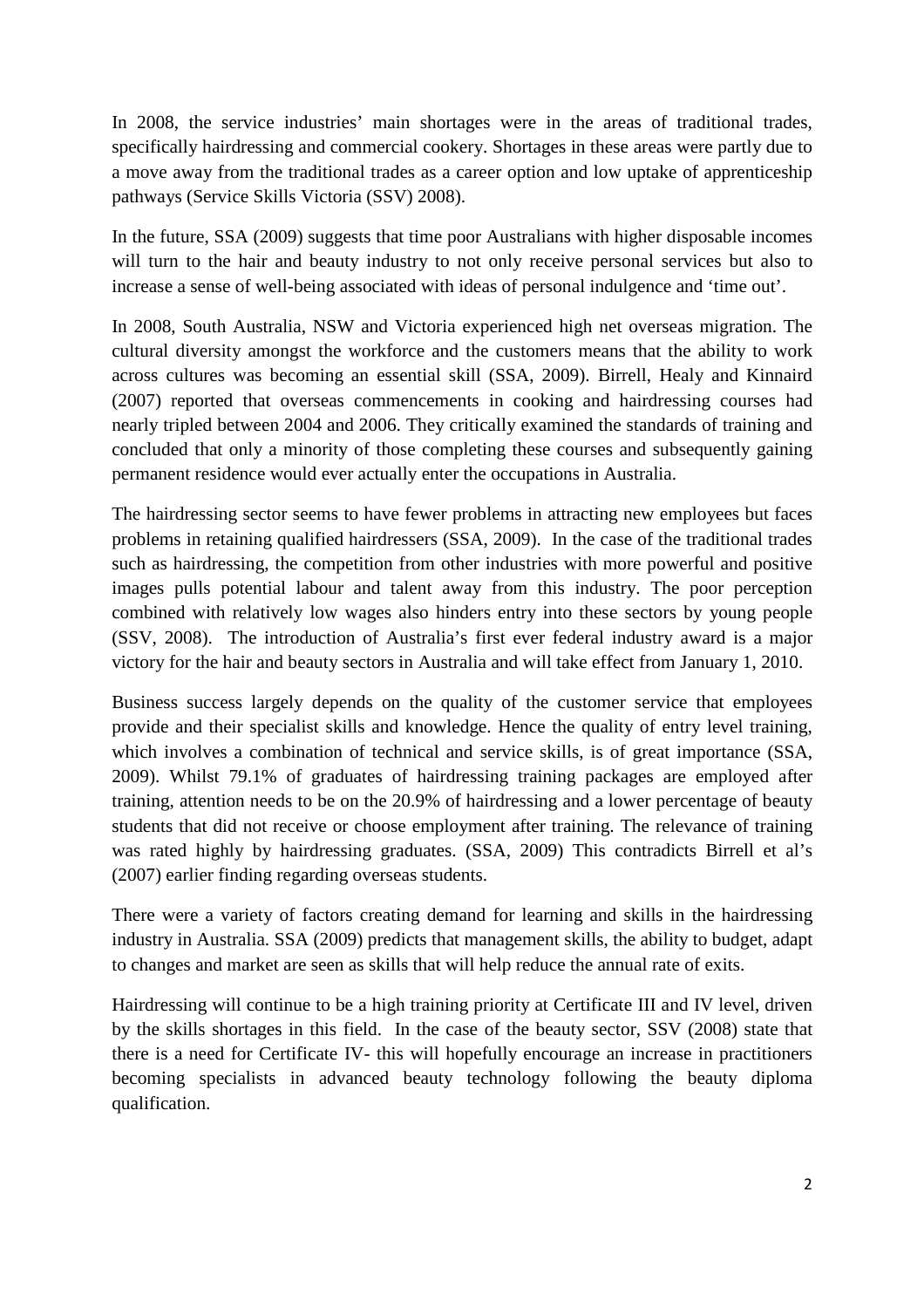SSA (2009) has identified a number of issues including envisioning that future domestic, social and economic changes that will have multiple effects on the hairdressing and beauty industries.

For these reasons the ongoing training of employees must be a priority for managers, to strengthen their employee recruitment strategies and staff retention plans (SSA, 2009). Leadership and management skills are particularly important for handling changes in Australian society. It is hoped that the implementation of the new federal award combined with the initiatives suggested by ServiceSkills South Australia (2008) in the Hair and Beauty workforce development project will revitalise and invigorate the industry.

## **Research Method**

This paper will discuss the findings derived from two focus groups and two case studies that addressed the issue of workforce development. Each focus group involved a variety of industry representatives, Skills Council representatives and industry associations. One focus group was held in Melbourne, Victoria and the other in Adelaide, South Australia.

Each focus group was facilitated by a member of the research team and participants were encouraged to discuss a series of prepared questions. Participants were asked to recommend RTO's for the case study phase of the research.

The case study phase of the research was also carried out in Melbourne and Adelaide and consisted of a series of in-depth face to face interviews and two telephone interviews.

| <b>Hair and Beauty Case Study Participants</b>                          | <b>Number</b> |
|-------------------------------------------------------------------------|---------------|
| Senior Manager                                                          |               |
| Teacher/Trainer                                                         |               |
| Student enrolled in a Hair and Beauty course (1 international students) |               |
| Partnering Enterprises (including two telephone interviews)             |               |

#### **Table 1.1: Hair and Beauty Case Study Participants**

Case study design which, according to Yin (2003, p. 1) is the preferred strategy when "how" or "why" questions are being posed, was selected for this research. He claims that case study method allows investigations to retain the holistic and meaningful characteristics of real-life events. He defines five types of case studies used for social science research purposes: (a) the *critical case* (b) the *extreme* or *unique case* (c) the *representative* or *typical case*, which Bryman (2008, p. 56) refers to as the *exemplifying case* (d) the *revelatory case*, and (e) the *longitudinal case.* 

Kemmis (1980) describes case study, like all science as a process of truth seeking. He states that it is not a purely mechanical process by which truth is "discovered" and claims that it is an empirical exercise that refers to the real social world. Case study design had been selected because of the intensity of the study required. Stake (1995, p. 8) asserts that we do not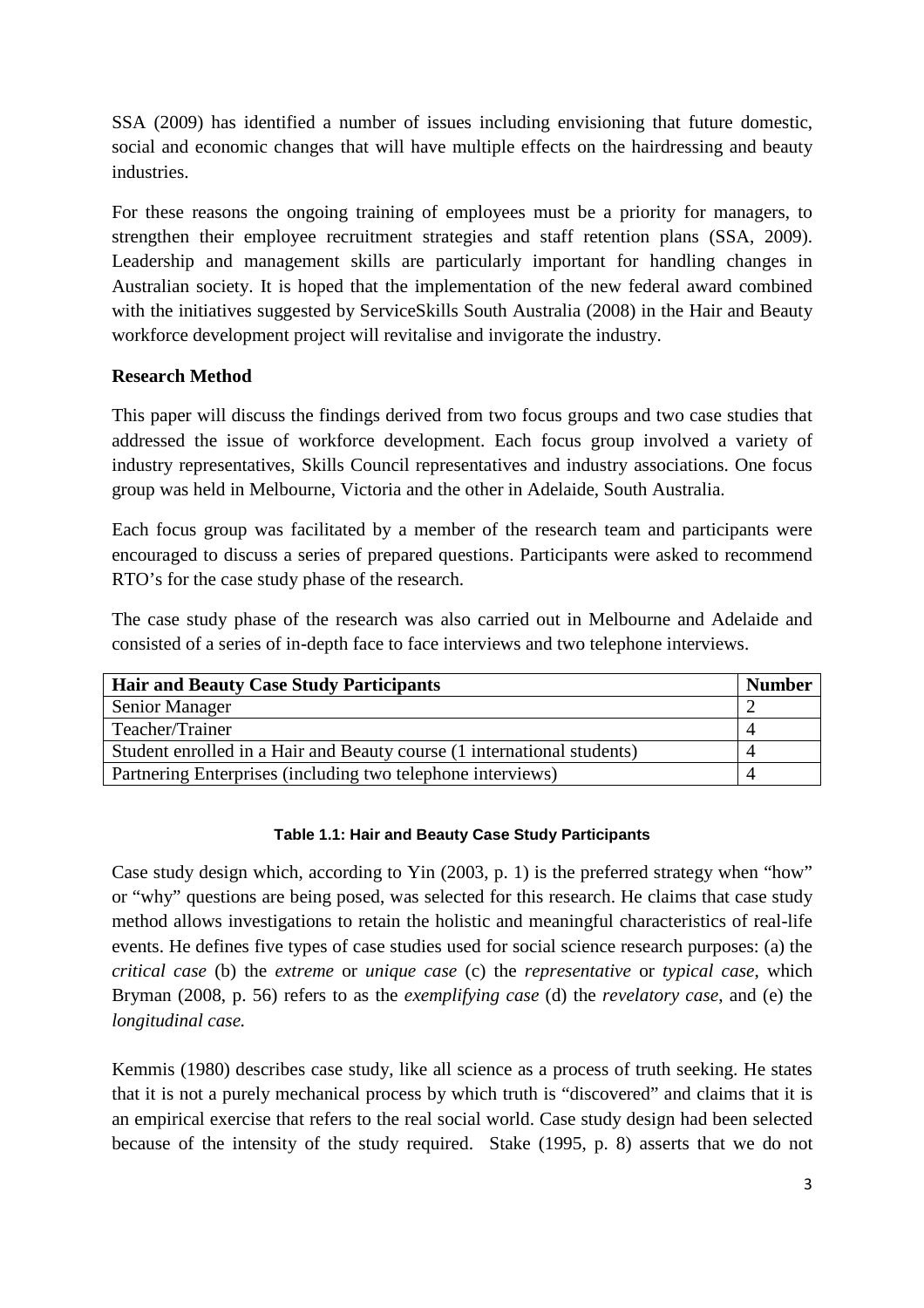choose case study designs to optimize production of generalisations and states that the real business of case study is 'particularisations' – where there is an emphasis on uniqueness.

## **Findings and Discussion**

### *Focus Groups*

The initial focus group research identified several issues which related to workforce development. In Victoria, focus group participants maintained that there was a skills shortage of appropriately trained people in the Hair and Beauty industry. There were several concerns about the quality of the trainers and it was felt that the current minimum requirement (Certificate IV-TAA) was perhaps not enough to prepare people for teaching. Participants suggested that the majority of teachers and trainers were not adequately prepared in terms of pedagogy specifically. The credibility and industry experience of trainers was another area of concern.

Concerns were raised about deficits in the training package- specifically the poor customer service skills of graduates and the ability of the teachers and trainers to customise the package to suit their students' particular needs. Participants also commented that there was no commitment to workforce development in 80% of cases.

Another area of concern noted by participants was the current VET in Schools initiative and they stated that fast-tracking and students completing the twelve month course were "crucifying the hair and beauty industry". Participants discussed the differences that they had encountered in the quality of the training between RTO based and apprenticeship based students and voiced their concerns about the poor image of the industry.

## **Case Study 1: TAFE Institute**

The TAFE Institute was located a short distance from a large city centre and drew on a widely dispersed student base. The hair and beauty section of the Institute had established a reputation for innovation both in terms of industry arrangements and partnerships and the enthusiasm and commitment to high quality teaching and assessment. The TAFE hairdressing staff and management worked closely with two high profile salon chains: Hair Intensity<sup>i</sup> & Fantasy. These partnerships involved collaboration in teaching and assessing and were predicated on a commitment by the TAFE Institute to respond to the articulated needs of the industry. The TAFE Institute operated both fully functional hair and beauty salons, which serviced a regular clientele and provided a realistic working environment for students.

The diagram below is a graphical representation of the TAFE Institutes model for industry partnership in delivery and assessment.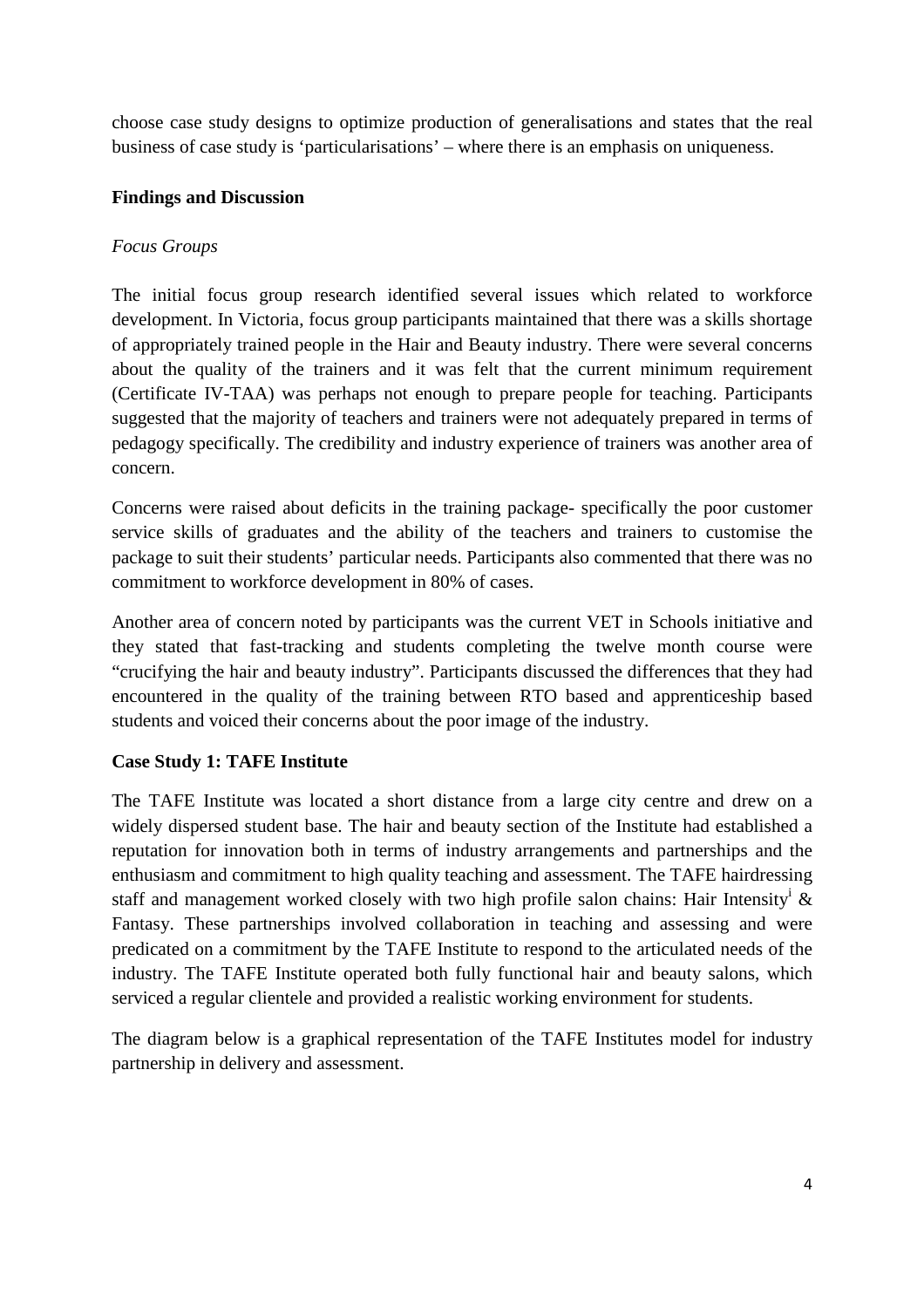

**Figure I: The TAFE Institutes Model of Delivery: Hair & Beauty** 

Workforce development occurs predominantly on two levels. The individual teacher can be committed to personal and professional development and display a strong 'disposition' towards learning and maintaining currency. The RTO can be committed to developing the capacity of the organisation through the provision of targeted professional development that is integrated into the structure and planning of the organisation in tangible and observable ways.

 The case study analysis revealed that workforce development for the VET practitioner is best undertaken when there are conditions that allow the RTO to:

- Build in the capacity to plan for strategic staff development by extending the budgetary periods thereby allowing flexibility and responsiveness across a longer time period.
- Foster strong leadership amongst staff and plan for individual professional growth.
- Create both an environment and management structure that allows for at least annual planning on the strategic directions to be taken in Professional Development of staff.
- Develop effective partnerships between industry and the RTO that are based on:
	- $\triangleright$  Respect for the ethos of the industry generally, for the ethos of the particular industry partner specifically, and for the exigencies of day to day delivery experienced by the RTO
	- $\triangleright$  Ongoing communication between the partners
	- $\triangleright$  Industry experience in its broadest and most realistic sense
	- $\triangleright$  Joint delivery of Training Package content
	- Clear assessment and reporting processes that reflect the information that industry requires to gauge student progress.
- Embed workforce development in the management processes of the RTO. It must be linked to performance management, the strategic planning cycle and the processes surrounding the selection for staff.
- Adjust delivery and assessment quickly to meet the changing needs of industry.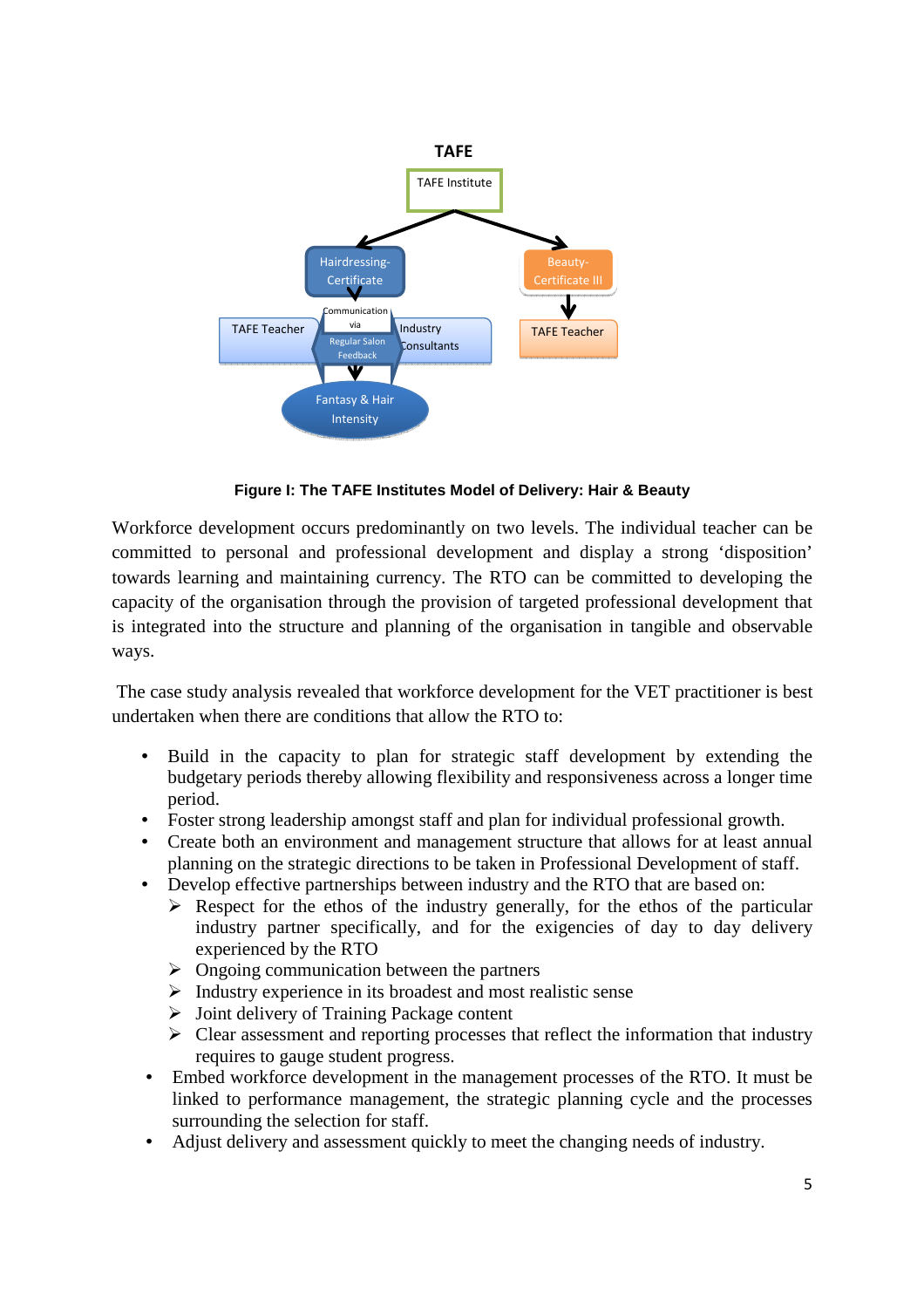• Have a predisposition towards learning from industry partners and have the ability to resist the tendency towards institutionalisation.

## **Case Study 2: VIVA Academy**

The VIVA Academy was established in 1975. The network of salons expanded from this point onwards to reach the standard of its current industry profile. At the time of the study, there were ten salons and two training academies. The VIVA Academy is described online as a modern training facility dedicated to delivering a strong classic foundation for up and coming 'wanna be' hairdressers. The Hairdressing and Beauty Industry Association (HBIA) awarded VIVA the '2009 Excellence in Hairdressing Education' Award, the '2009 Teacher of the Year' Award and the '2009 Student of the Year' Award. The VIVA Academy was also awarded College of the Year in 2005 and 2006. The VIVA salons continued to gain national recognition with several staff members winning individual awards for creative work.

The business experienced some dissatisfaction with the training provided off the job by the RTO. The staff were being sent to TAFE colleges or schools and the manager was not very satisfied with the training that they were providing in terms of the 'habits' that were being instilled. In response to this dissatisfaction the manager established his own training organisation 'just to train his own staff' (Operations Manager). The success of this venture was described by the Operations Manager in terms of the ethos of the company and steady growth in the commercial profile and reputation of the enterprise:

 *Not anybody can come in and open up a VIIVA salon. They must be VIVA trained, they need to know about the culture and how things are structured and they have to have technique. In order to keep our standard and reputation we need to make sure that they are similar in some form of way. Yes, it just works really well, because we see how with the trends in fashion come to the salon and we make sure that they're delivered here. So without the salons we couldn't keep up to date with what's happening.*

The salons had a highly public profile and students were frequently involved in activities such as photo shoots, fashion expos and hair design competitions. Staff were similarly committed to making public their achievements and involvements. As noted earlier, a teacher interviewed was the recipient of the 'Teacher of the Year Award for 2009'. The teachers also had a deep sense that hairdressing was a career and a vocation and that they had a clear brief to expand the employment horizons of their students.

In this way they themselves were engaged in the workforce development of their own students. 'It's [the teachers style of training] also looking at workforce development as well, the research we're doing, looking at what else they can be other than hairdressers, and wherever else they can go' (Teacher)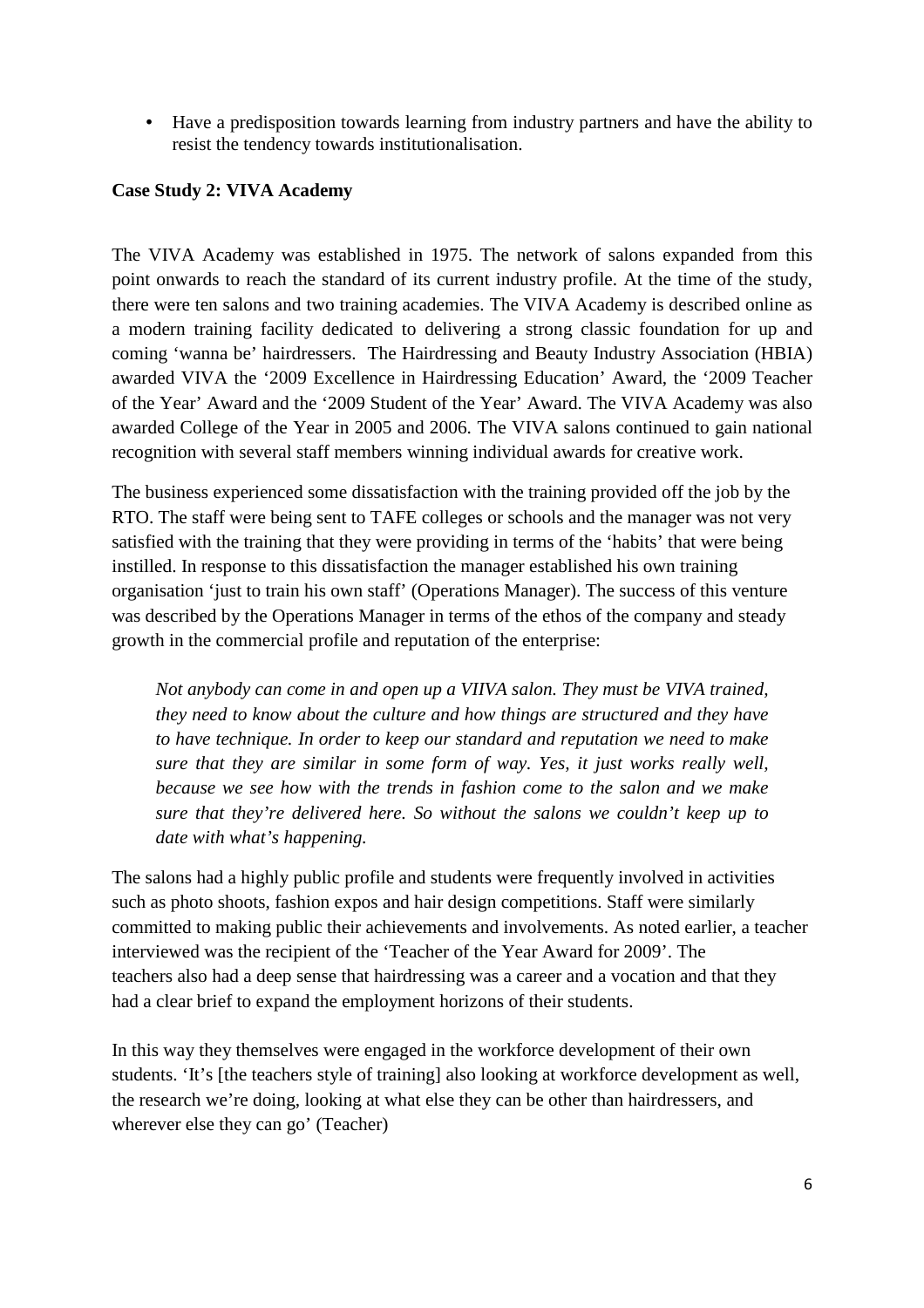The diagram below is a graphical representation of the structure of the VIVA Academy:



**Figure II: VIVA Academy Structure** 

Participants commented on the relative importance of industry experience and educational qualifications. On balance participants felt that industry experience and currency was irreplaceable since they provided the 'insider knowledge' about the day-to-day activities and trends in the salons themselves. These opinions were linked to participant conceptions of hairdressing as an art and a vocation and the importance of staying in touch with these intangible aspects of the industry. The sense of commitment and excitement amongst the staff for their students, for the industry and for art and craft of hairdressing, was palpable.

 *I kind of loved this so much more than servicing a client, which I've been doing for 25 years. Just getting - seeing the light come on when a student gets it, is the most satisfying thing. There is a weight that lifts off you when you see that they get it and they just go on from there, it's great. It's satisfying and gratifying in so many ways and it's probably why I took it up. It is addictive actually (Teacher VIVA Academy).* 

This sense had one practical expression in the personal disposition towards constant learning and continual improvements in teaching and learning.

*I still, 25 years down the track, I still have a mannequin attached to an antique dining table in my house. Every now and then I go up to it and try something because I see one of my students trying it and I want to be able to show them exactly what is the best approach (Teacher).*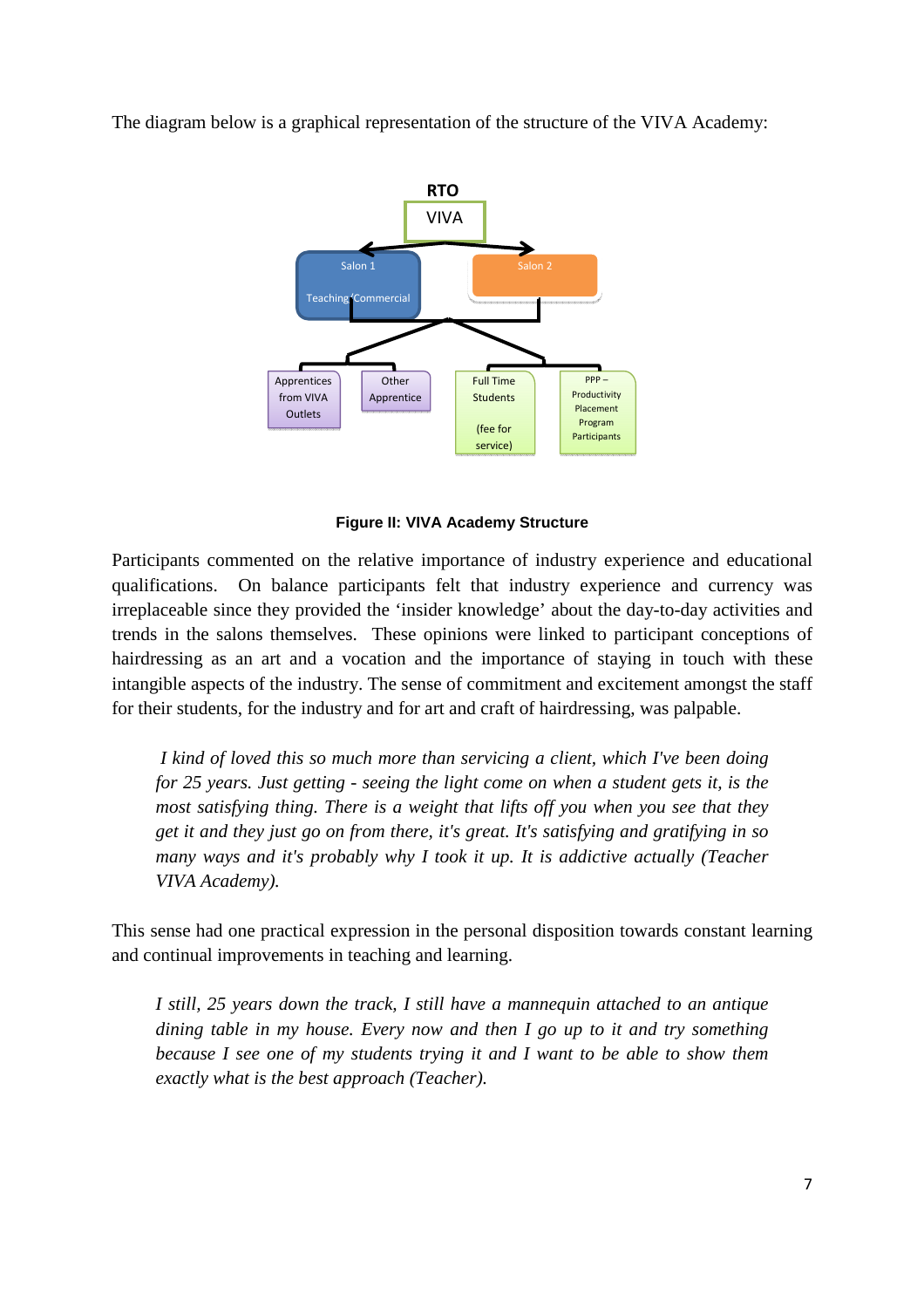This disposition and enthusiasm was collaborative and 'that's kind of something we continually do… we constantly train with each other and I'm learning from my students every day' (Teacher)

## **Conclusions**

Comparative analysis of both case studies has revealed that workforce development for the VET practitioner is best undertaken when the RTO:

- Plans for strategic staff development
- Fosters leadership
- Encourages a hands on involvement by senior management
- Develops effective partnerships with industry.
- Adjusts assessment and delivery.

It was possible to identify from the data collected, a number of examples of workforce development that were effective. The extent to which these were part of a coherent set of policies or practices is debatable, but the examples do provide a range of 'elements' that could be implemented by RTOs delivering hair and/or beauty qualifications.

- A strong **partnership** between the RTO and specific industry partners (salons) frequently resulted in co delivery. Staff from the salon were mentored and supported in teaching and assessing situations. In some cases this meant that staff had 'dual occupations' in industry and teaching. This relationship contributed to industry currency and responsiveness, and built the capacities of the teaching staff.
- Examples of effective workforce development frequently focussed on the issue of **industry engagement**. Extensive, current and senior experience in the hair and beauty industry was highly regarded and informed the recruitment of staff. Staff development was seen as a way to increase the VET practitioner's currency as was attending competitions and courses run by HABIA (Hair and Beauty Industry Association).
- In some cases the initiative, energy and enthusiasm of a head teacher or manager contributed to 'informal' workforce development. This person identified areas for change, arranged opportunities for staff growth and development and monitored staff performance closely. This **'dispositional characteristic'** created the environment for staff participation in either RTO provided or self-initiated professional development activities. This disposition was able to thrive where teachers worked collaboratively and where the culture supported a concept of continuous improvement.
- **Leadership and management** were clearly interrelated and crucial factors in achieving an effective workforce development strategy in the hair and beauty industry.
- **Collaborative planning** for professional development as part of performance management and the broader strategic planning for the RTO guaranteed that workforce development was both embedded in the human resource processes of the organisation and supported by the budgetary planning for that organisation.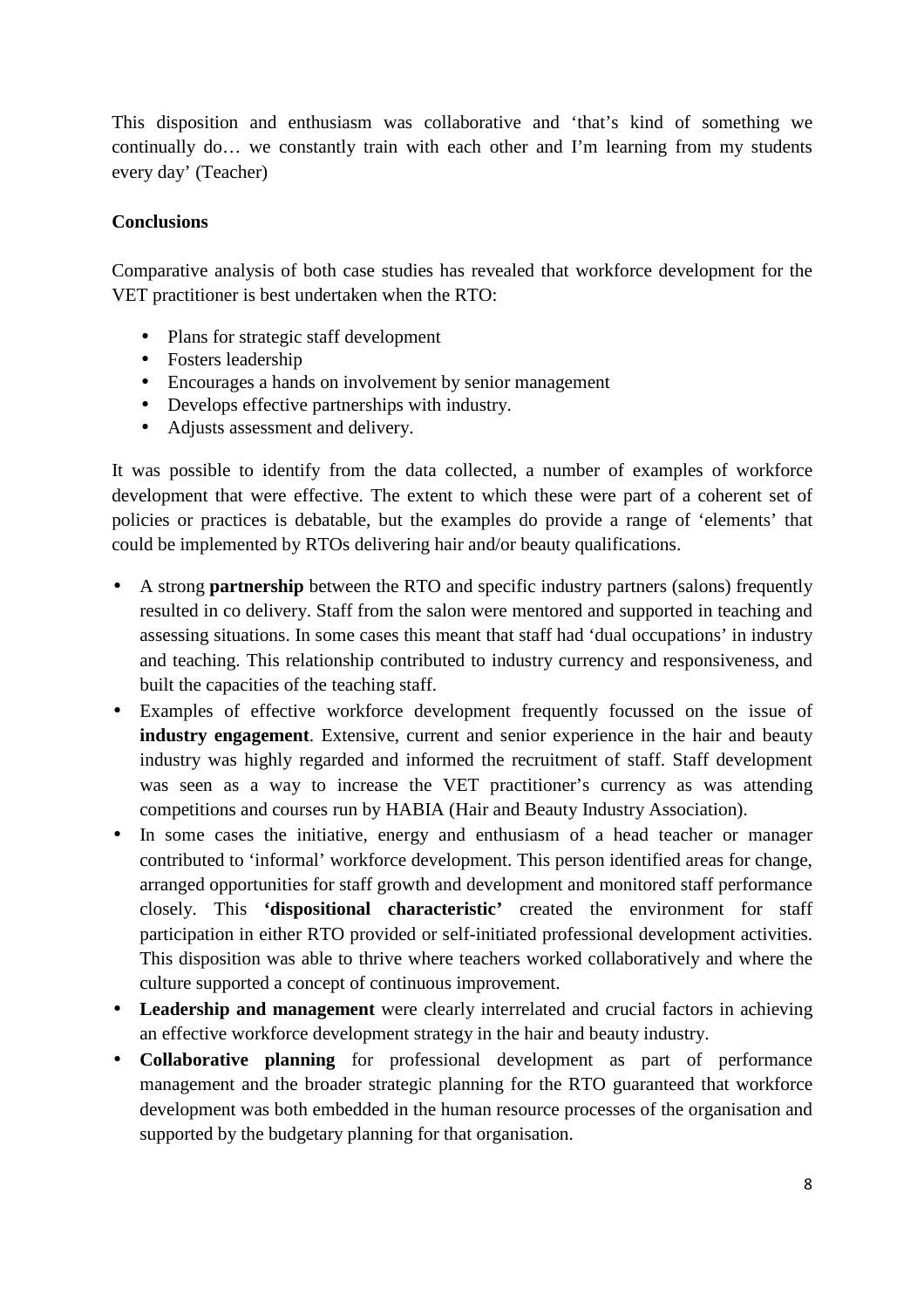- Alongside this, the **focussed and targeted recruitment of staff** based on the current profile of the staff and projected future needs ensured that a developmental, rather than an ad hoc, approach was taken to workforce development.
- **Professional development** contributed to workforce development. This worked best where the activities were funded, strategic and well planned. It could occur in a number of ways- through working in the hair and beauty industry and through engagement with salons and the industry in direct and concrete ways, through internships, memberships of professional associations and industry experts' schemes. In some cases RTOs encouraged teachers to engage in **further pedagogical study beyond the Certificate IV TAA**, paid their fees, sometimes provided time release and tied promotion opportunities to successful completion of this further study.

# **Elements of effective workforce development in an RTO include:**

- A strong **partnership** between the RTO and specific industry partners
- Employment of staff with industry **currency**
- Creation of **opportunities** for staff to maintain **industry engagement**
- **Collaborative planning** for professional development
- **Opportunities and funding to support professional development**
- **Focussed and targeted recruitment of staff**
- **Further pedagogical study beyond the Certificate1V**
- **Positive 'dispositional characteristics'**
- **Leadership and management**

## *Acknowledgements*

The authors would like to acknowledge the work of the Service Skills Australia NEW DEAL-WORKFORCE DEVELOPMENT FOR THE SERVICE INDUSTRIES VET PRACTITIONERS' research team: Erica Smith (University of Ballarat), Lauri Grace (Deakin University), Warren Payne (University of Ballarat), Alice Godycki (University of Ballarat).